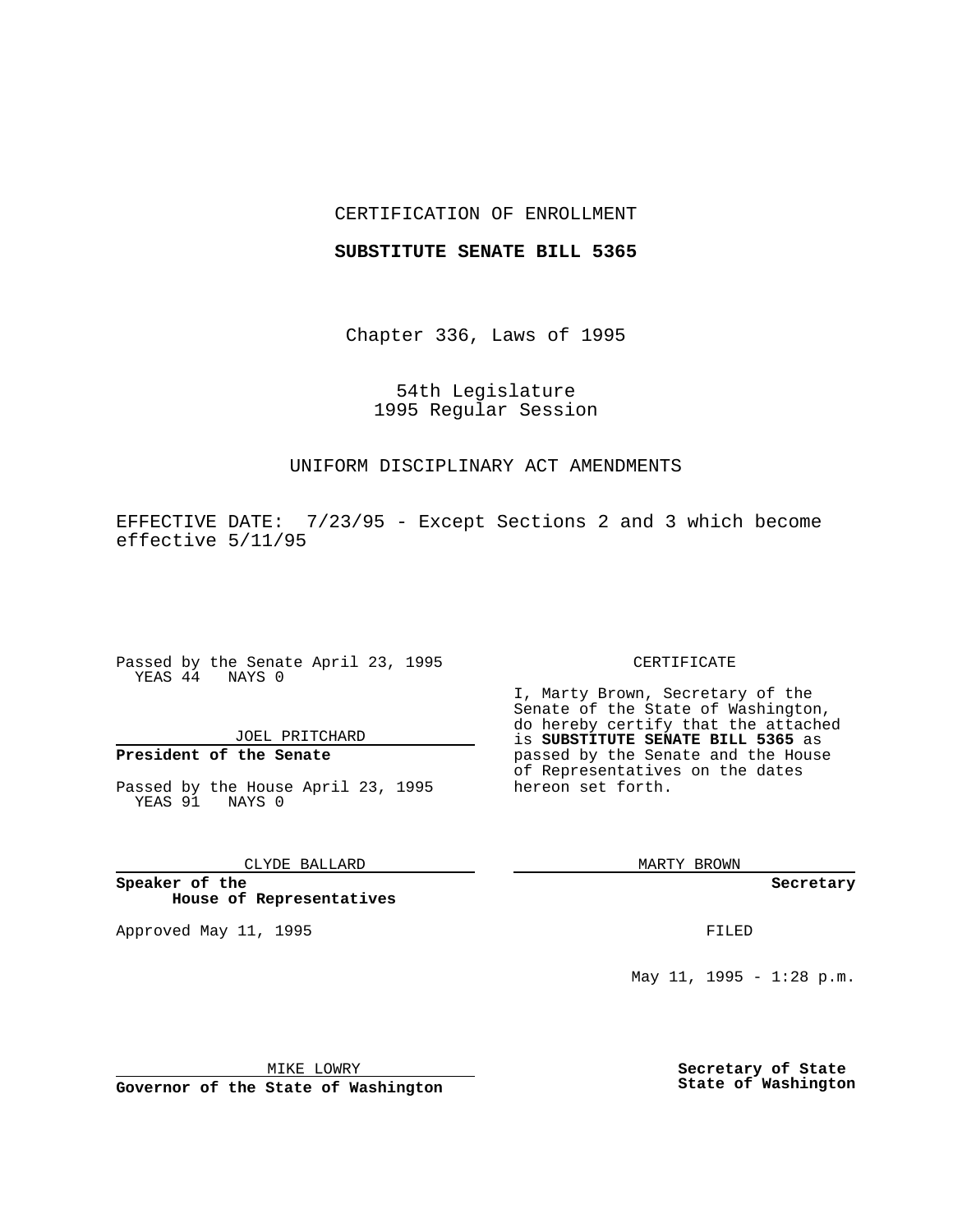# **SUBSTITUTE SENATE BILL 5365** \_\_\_\_\_\_\_\_\_\_\_\_\_\_\_\_\_\_\_\_\_\_\_\_\_\_\_\_\_\_\_\_\_\_\_\_\_\_\_\_\_\_\_\_\_\_\_

\_\_\_\_\_\_\_\_\_\_\_\_\_\_\_\_\_\_\_\_\_\_\_\_\_\_\_\_\_\_\_\_\_\_\_\_\_\_\_\_\_\_\_\_\_\_\_

AS RECOMMENDED BY CONFERENCE COMMITTEE

Passed Legislature - 1995 Regular Session

### **State of Washington 54th Legislature 1995 Regular Session**

**By** Senate Committee on Health & Long-Term Care (originally sponsored by Senators Fairley, Deccio, Wojahn and Winsley; by request of Department of Health)

Read first time 02/20/95.

 AN ACT Relating to the uniform disciplinary act; amending RCW 18.130.020, 18.130.060, 18.130.095, 18.130.098, 18.130.170, and 18.130.180; reenacting and amending RCW 18.130.040 and 18.130.050; adding a new section to chapter 18.30 RCW; adding a new section to chapter 18.130 RCW; adding a new section; and declaring an emergency.

BE IT ENACTED BY THE LEGISLATURE OF THE STATE OF WASHINGTON:

 **Sec. 1.** RCW 18.130.020 and 1994 sp.s. c 9 s 602 are each amended to read as follows:

 Unless the context clearly requires otherwise, the definitions in this section apply throughout this chapter.

 (1) "Disciplining authority" means the agency, board, or commission having the authority to take disciplinary action against a holder of, or applicant for, a professional or business license upon a finding of a violation of this chapter or a chapter specified under RCW 18.130.040.

(2) "Department" means the department of health.

 (3) "Secretary" means the secretary of health or the secretary's designee.

(4) "Board" means any of those boards specified in RCW 18.130.040.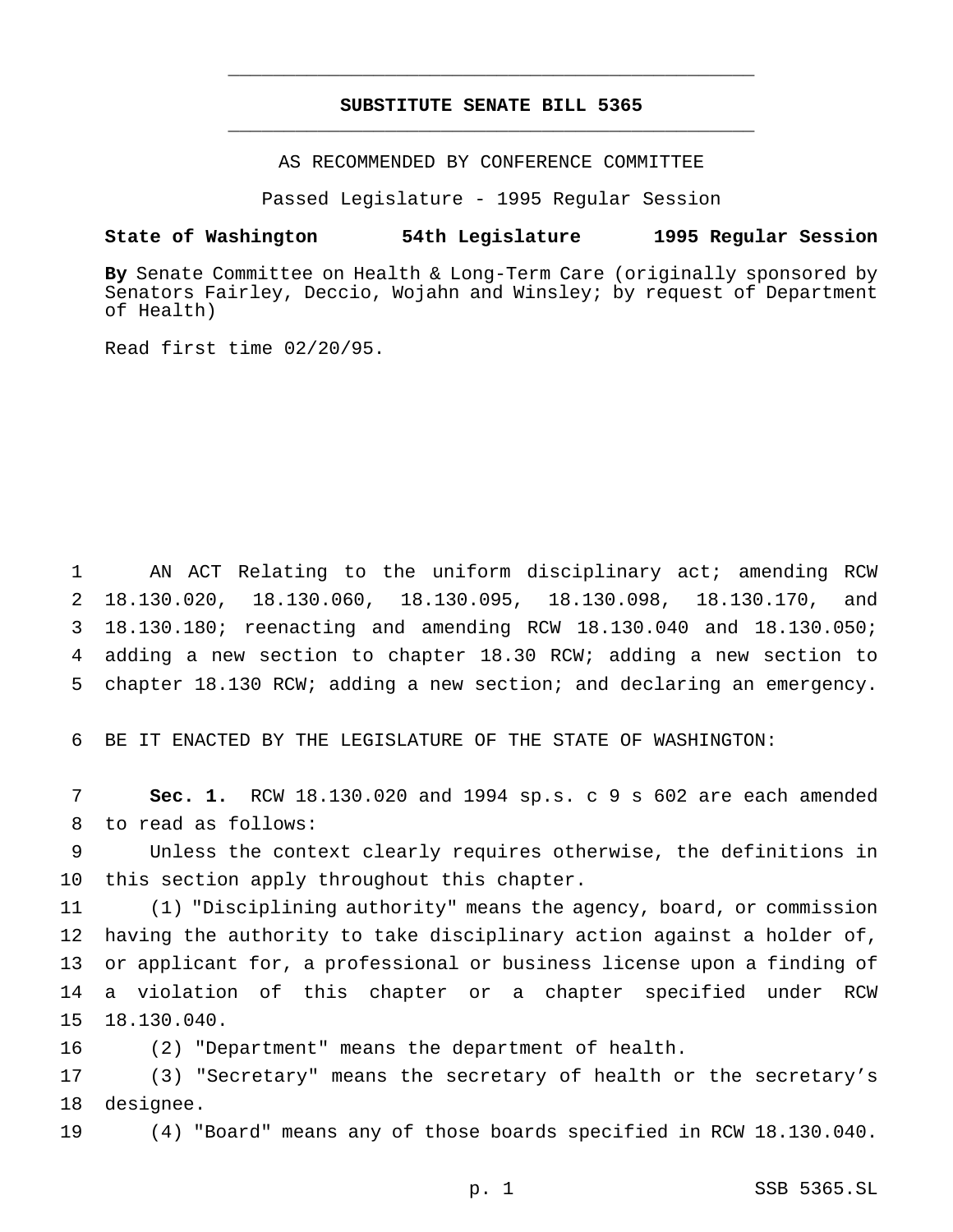(5) "Commission" means any of the commissions specified in RCW 18.130.040.

(6) "Unlicensed practice" means:

 (a) Practicing a profession or operating a business identified in RCW 18.130.040 without holding a valid, unexpired, unrevoked, and unsuspended license to do so; or

 (b) Representing to a consumer, through offerings, advertisements, or use of a professional title or designation, that the individual is qualified to practice a profession or operate a business identified in RCW 18.130.040, without holding a valid, unexpired, unrevoked, and unsuspended license to do so.

 (7) "Disciplinary action" means sanctions identified in RCW 18.130.160.

 (8) "Practice review" means an investigative audit of records related to the complaint, without prior identification of specific 16 patient or consumer names, or an assessment of the conditions, 17 circumstances, and methods of the professional's practice related to 18 the complaint, to determine whether unprofessional conduct may have been committed.

 (9) "Health agency" means city and county health departments and the department of health.

 (10) "License," "licensing," and "licensure" shall be deemed equivalent to the terms "license," "licensing," "licensure," "certificate," "certification," and "registration" as those terms are defined in RCW 18.120.020.

 **Sec. 2.** RCW 18.130.040 and 1995 c 1 s 19 (Initiative Measure No. 607), 1994 sp.s.c9s 603, and 1994 c 17 s 19 are each reenacted and amended to read as follows:

 (1) This chapter applies only to the secretary and the boards and commissions having jurisdiction in relation to the professions licensed under the chapters specified in this section. This chapter does not apply to any business or profession not licensed under the chapters specified in this section.

 (2)(a) The secretary has authority under this chapter in relation to the following professions:

(i) Dispensing opticians licensed under chapter 18.34 RCW;

(ii) Naturopaths licensed under chapter 18.36A RCW;

(iii) Midwives licensed under chapter 18.50 RCW;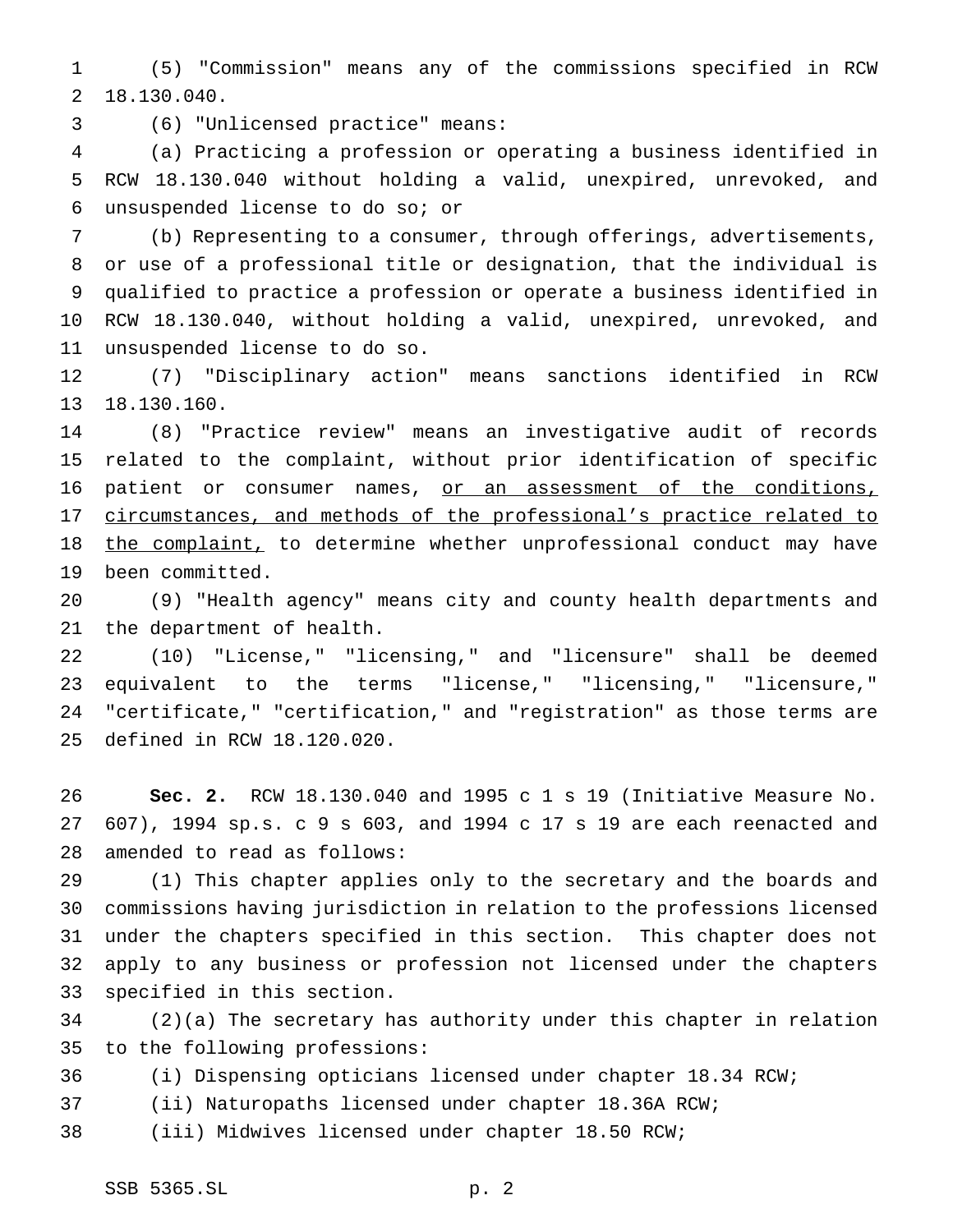(iv) Ocularists licensed under chapter 18.55 RCW; (v) Massage operators and businesses licensed under chapter 18.108 RCW; (vi) Dental hygienists licensed under chapter 18.29 RCW; (vii) Acupuncturists certified under chapter 18.06 RCW; (viii) Radiologic technologists certified and x-ray technicians registered under chapter 18.84 RCW; (ix) Respiratory care practitioners certified under chapter 18.89 RCW; (x) Persons registered or certified under chapter 18.19 RCW; (xi) Persons registered as nursing pool operators under chapter 18.52C RCW; (xii) Nursing assistants registered or certified under chapter 18.79 RCW; (xiii) Health care assistants certified under chapter 18.135 RCW; (xiv) Dietitians and nutritionists certified under chapter 18.138 RCW; (xv) Sex offender treatment providers certified under chapter 19 18.155 RCW; ((and)) (xvi) Persons licensed and certified under chapter 18.73 RCW or RCW 21 18.71.205; and (xvii) Denturists licensed under chapter 18.30 RCW. (b) The boards and commissions having authority under this chapter are as follows: (i) The podiatric medical board as established in chapter 18.22 RCW; (ii) The chiropractic quality assurance commission as established in chapter 18.25 RCW; (iii) The dental quality assurance commission as established in chapter 18.32 RCW; (iv) The board on fitting and dispensing of hearing aids as established in chapter 18.35 RCW; (v) The board of examiners for nursing home administrators as established in chapter 18.52 RCW; (vi) The optometry board as established in chapter 18.54 RCW governing licenses issued under chapter 18.53 RCW; (vii) The board of osteopathic medicine and surgery as established in chapter 18.57 RCW governing licenses issued under chapters 18.57 and 18.57A RCW;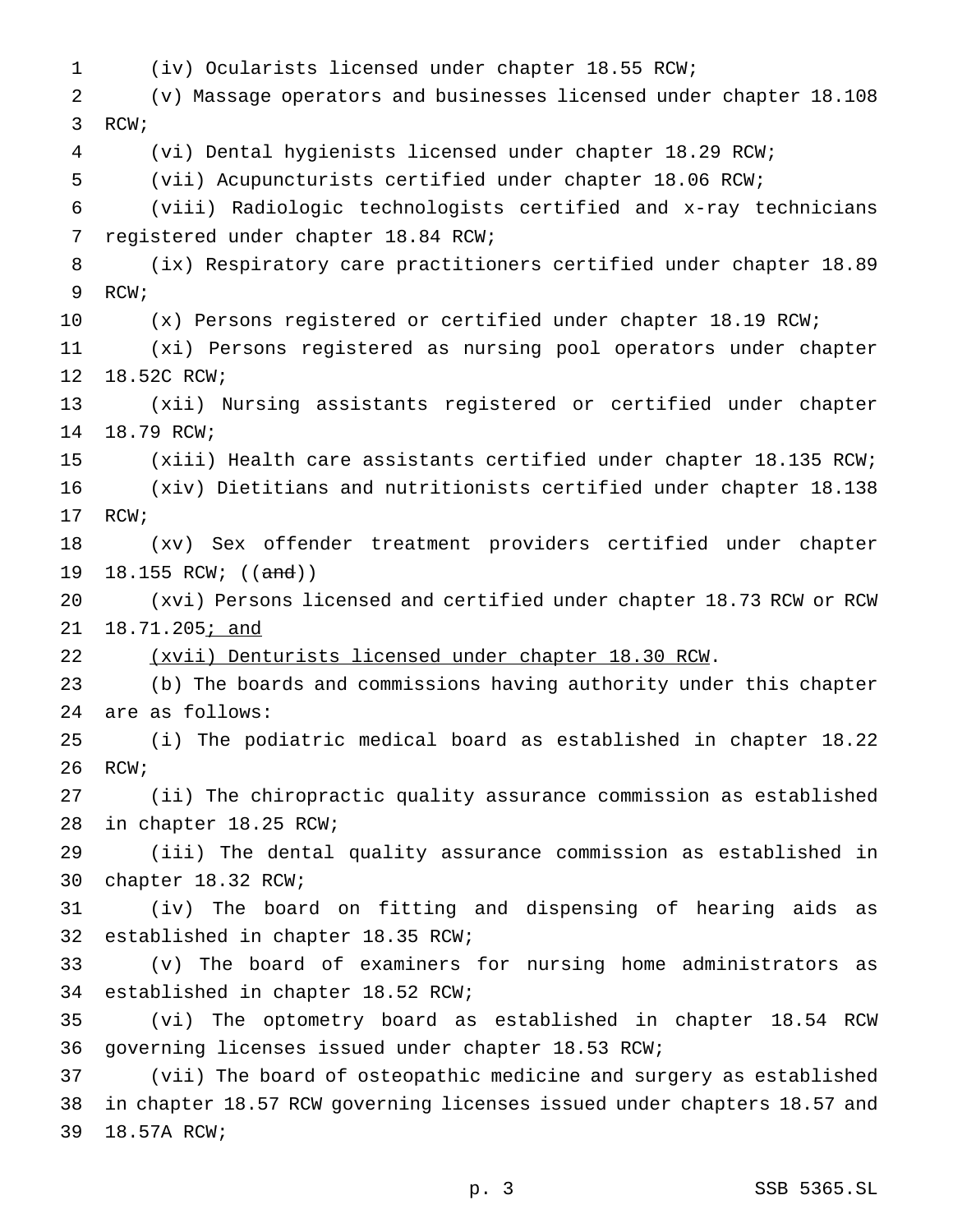(viii) The board of pharmacy as established in chapter 18.64 RCW governing licenses issued under chapters 18.64 and 18.64A RCW;

 (ix) The medical quality assurance commission as established in chapter 18.71 RCW governing licenses and registrations issued under chapters 18.71 and 18.71A RCW;

 (x) The board of physical therapy as established in chapter 18.74 RCW;

 (xi) The board of occupational therapy practice as established in chapter 18.59 RCW;

 (xii) The nursing care quality assurance commission as established in chapter 18.79 RCW governing licenses issued under that chapter;

 (xiii) The examining board of psychology and its disciplinary 13 committee as established in chapter 18.83 RCW; and

 (xiv) The veterinary board of governors as established in chapter 15 18.92 RCW( $\left(\frac{1}{1}\right)$  and

16 (xv) Denturists licensed under chapter 18.30 RCW)).

 (3) In addition to the authority to discipline license holders, the disciplining authority has the authority to grant or deny licenses based on the conditions and criteria established in this chapter and the chapters specified in subsection (2) of this section. This chapter also governs any investigation, hearing, or proceeding relating to denial of licensure or issuance of a license conditioned on the applicant's compliance with an order entered pursuant to RCW 18.130.160 by the disciplining authority.

 (4) All disciplining authorities shall adopt procedures to ensure 26 substantially consistent application of this chapter, the uniform 27 disciplinary act, among the disciplining authorities listed in subsection (2) of this section.

 NEW SECTION. **Sec. 3.** A new section is added to chapter 18.30 RCW to read as follows:

 The uniform disciplinary act, chapter 18.130 RCW, shall govern the issuance and denial of licenses, unauthorized practice, and the discipline of persons licensed under this chapter. The secretary shall be the disciplinary authority under this chapter.

 **Sec. 4.** RCW 18.130.050 and 1993 c 367 s 21 and 1993 c 367 s 5 are each reenacted and amended to read as follows:

The disciplining authority has the following authority: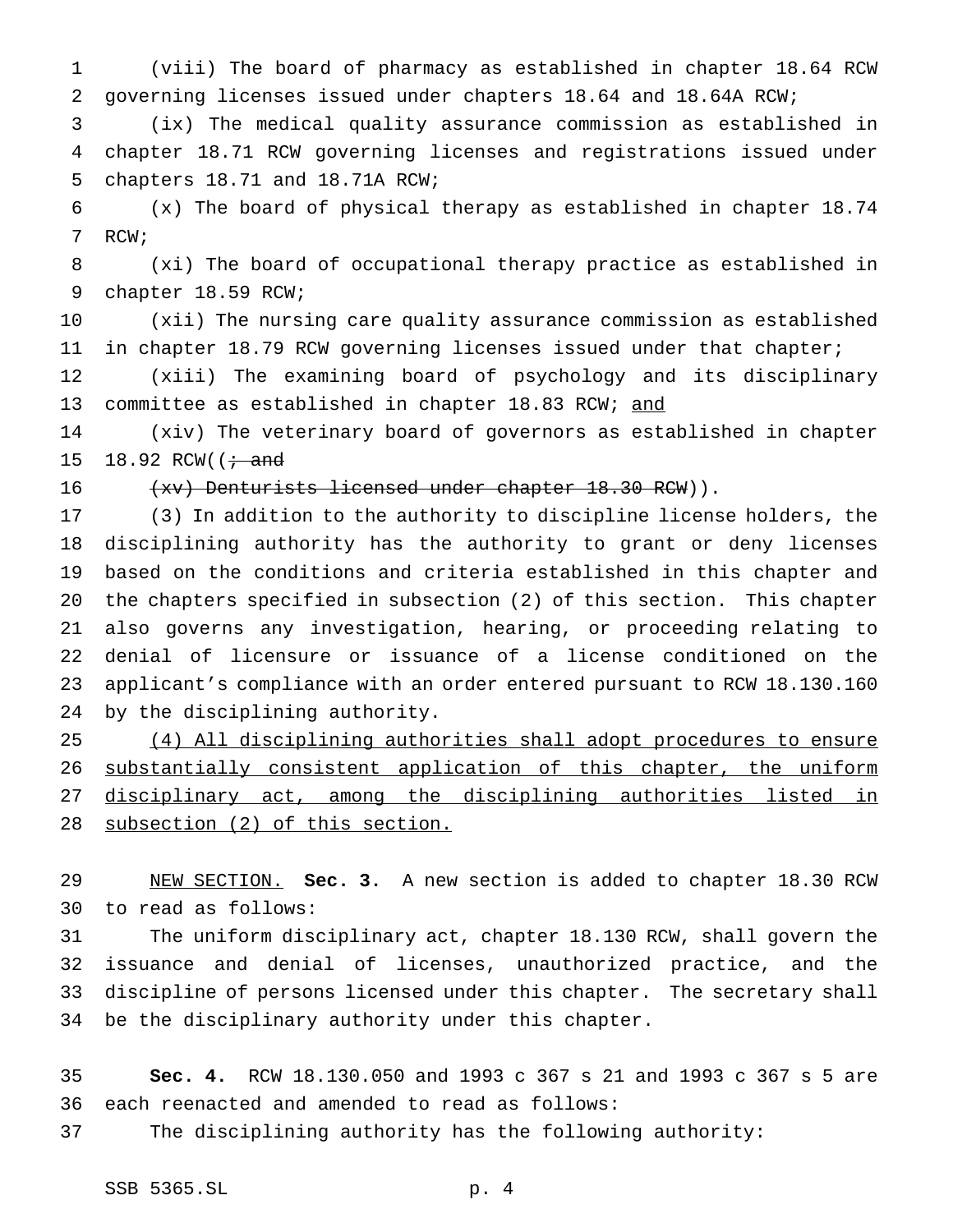(1) To adopt, amend, and rescind such rules as are deemed necessary to carry out this chapter;

 (2) To investigate all complaints or reports of unprofessional conduct as defined in this chapter and to hold hearings as provided in this chapter;

 (3) To issue subpoenas and administer oaths in connection with any investigation, hearing, or proceeding held under this chapter;

 (4) To take or cause depositions to be taken and use other discovery procedures as needed in any investigation, hearing, or 10 proceeding held under this chapter;

(5) To compel attendance of witnesses at hearings;

 (6) In the course of investigating a complaint or report of unprofessional conduct, to conduct practice reviews;

 (7) To take emergency action ordering summary suspension of a license, or restriction or limitation of the licensee's practice pending proceedings by the disciplining authority;

 (8) To use a presiding officer as authorized in RCW 18.130.095(3) 18 or the office of administrative hearings as authorized in chapter 34.12 19 RCW to conduct hearings. ((However,)) The disciplining authority shall make the final decision regarding disposition of the license unless the disciplining authority elects to delegate in writing the final decision 22 to the presiding officer;

 (9) To use individual members of the boards to direct investigations. However, the member of the board shall not subsequently participate in the hearing of the case;

 (10) To enter into contracts for professional services determined 27 to be necessary for adequate enforcement of this chapter;

 (11) To contract with licensees or other persons or organizations to provide services necessary for the monitoring and supervision of licensees who are placed on probation, whose professional activities are restricted, or who are for any authorized purpose subject to monitoring by the disciplining authority;

(12) To adopt standards of professional conduct or practice;

 (13) To grant or deny license applications, and in the event of a finding of unprofessional conduct by an applicant or license holder, to impose any sanction against a license applicant or license holder provided by this chapter;

 (14) To designate individuals authorized to sign subpoenas and statements of charges;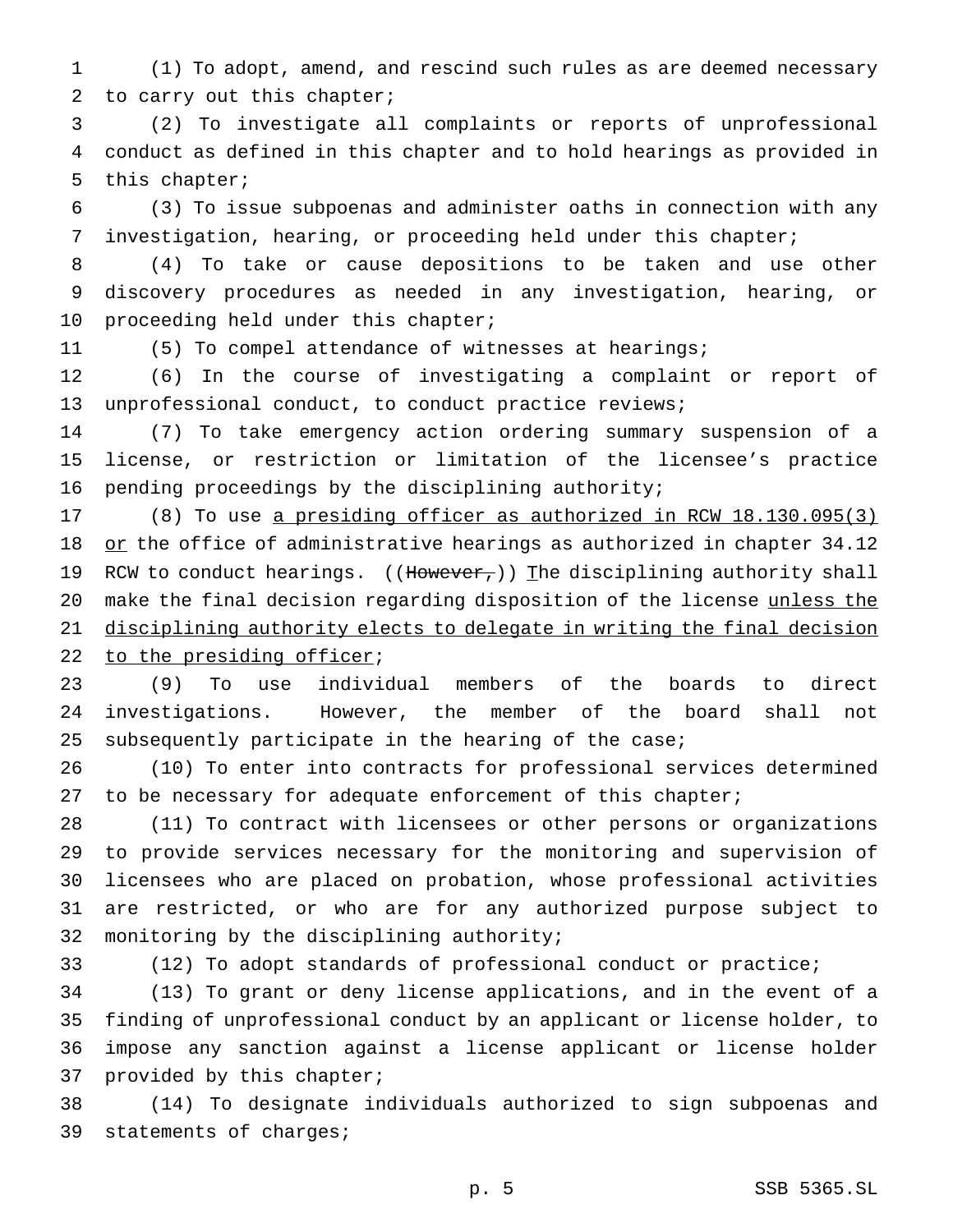(15) To establish panels consisting of three or more members of the board to perform any duty or authority within the board's jurisdiction under this chapter;

 (16) To review and audit the records of licensed health facilities' or services' quality assurance committee decisions in which a licensee's practice privilege or employment is terminated or restricted. Each health facility or service shall produce and make accessible to the disciplining authority the appropriate records and otherwise facilitate the review and audit. Information so gained shall not be subject to discovery or introduction into evidence in any civil action pursuant to RCW 70.41.200(3).

 **Sec. 5.** RCW 18.130.060 and 1991 c 3 s 269 are each amended to read as follows:

 In addition to the authority specified in RCW 18.130.050, the secretary has the following additional authority:

 (1) To employ such investigative, administrative, and clerical staff as necessary for the enforcement of this chapter;

 (2) Upon the request of a board, to appoint not more than three pro tem members for the purpose of participating as members of one or more committees of the board in connection with proceedings specifically identified in the request. Individuals so appointed must meet the same minimum qualifications as regular members of the board. While serving as board members pro tem, persons so appointed have all the powers, duties, and immunities, and are entitled to the emoluments, including travel expenses in accordance with RCW 43.03.050 and 43.03.060, of regular members of the board. The chairperson of a committee shall be a regular member of the board appointed by the board chairperson. Committees have authority to act as directed by the board with respect to all matters concerning the review, investigation, and adjudication of all complaints, allegations, charges, and matters subject to the jurisdiction of the board. The authority to act through committees does not restrict the authority of the board to act as a single body at any phase of proceedings within the board's jurisdiction. Board committees may make interim orders and issue final decisions with respect to matters and cases delegated to the committee by the board. Final decisions may be appealed as provided in chapter 34.05 RCW, the Administrative Procedure Act;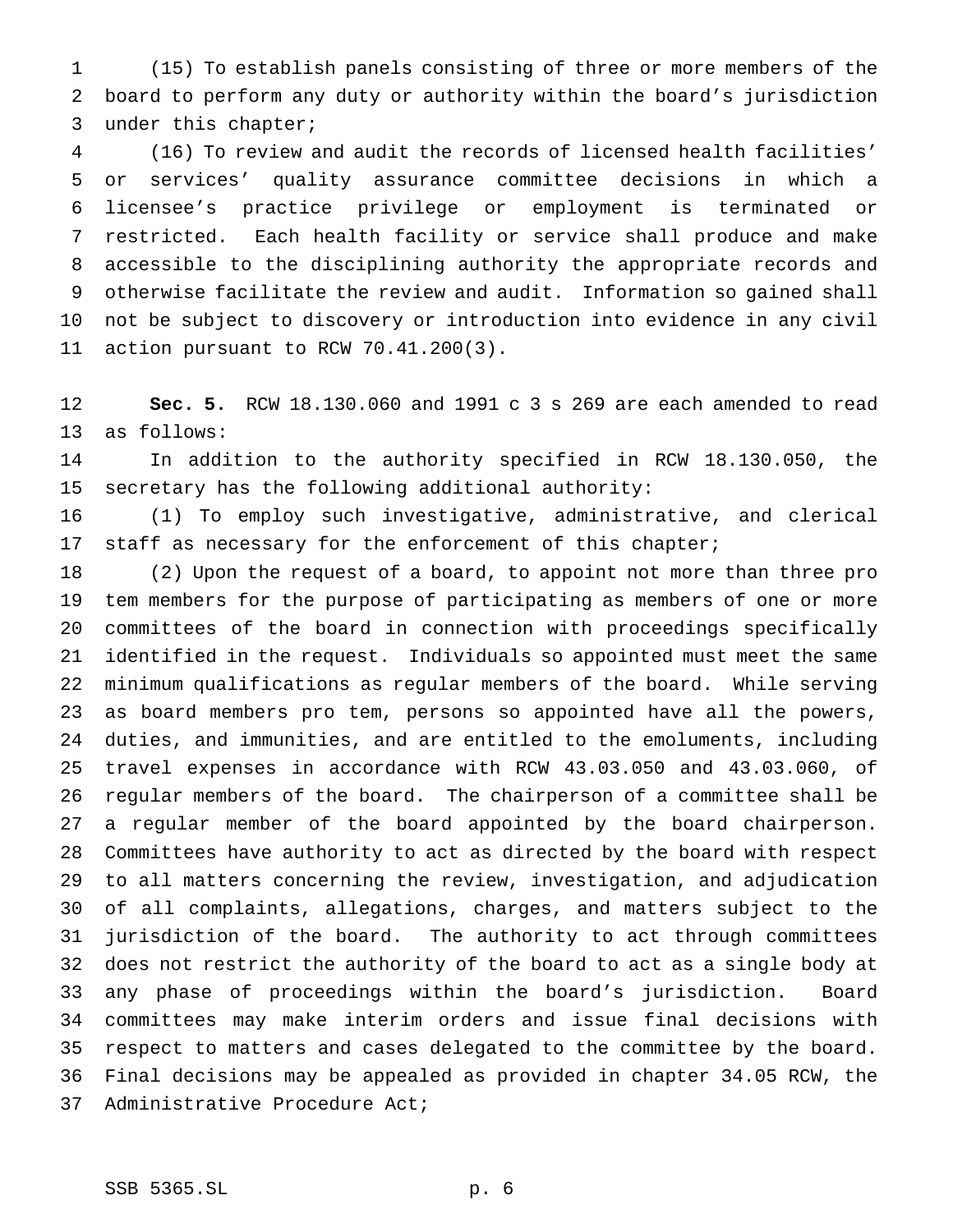(3) To establish fees to be paid for witnesses, expert witnesses, and consultants used in any investigation and to establish fees to witnesses in any agency adjudicative proceeding as authorized by RCW 34.05.446;

 (4) To conduct investigations and practice reviews at the direction of the disciplining authority and to issue subpoenas, administer oaths, and take depositions in the course of conducting those investigations 8 and practice reviews at the direction of the disciplining authority;

 (5) To have the health professions regulatory program establish a 10 system to recruit potential public members, to review the 11 qualifications of such potential members, and to provide orientation to 12 those public members appointed pursuant to law by the governor or the secretary to the boards and commissions specified in RCW 18.130.040(2)(b), and to the advisory committees and councils for 15 professions specified in RCW 18.130.040(2)(a).

 **Sec. 6.** RCW 18.130.095 and 1993 c 367 s 2 are each amended to read as follows:

18 (1) The secretary, in consultation with the disciplining authorities, shall develop uniform procedural rules to respond to public inquiries concerning complaints and their disposition, active investigations, statement of charges, findings of fact, and final orders involving a licensee, applicant, or unlicensed person. The uniform procedural rules adopted under this subsection apply to all adjudicative proceedings conducted under this chapter and shall include 25 provisions for the establishing time ((lines)) periods for assessment, 26 investigation, charging, discovery, settlement, and ((scheduling 27 hearings)) adjudication of complaints, and shall include enforcement 28 provisions for violations of the specific time periods by the 29 department, the disciplining authority, and the respondent.

 (2) The uniform procedures for conducting investigations shall provide that prior to taking a written statement:

 (a) For violation of this chapter, the investigator shall inform such person, in writing of: (i) The nature of the complaint; (ii) that the person may consult with legal counsel at his or her expense prior to making a statement; and (iii) that any statement that the person makes may be used in an adjudicative proceeding conducted under this chapter; and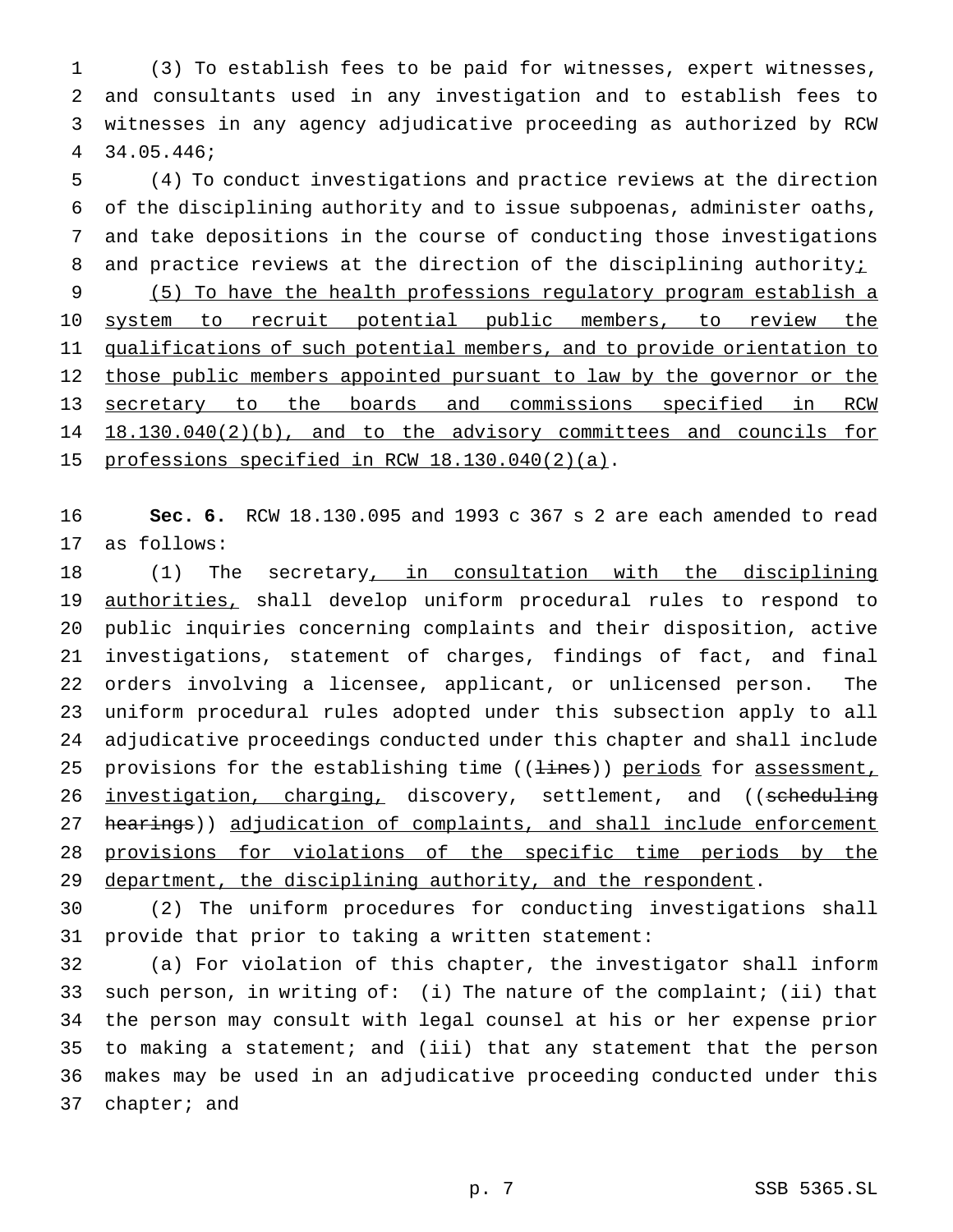(b) From a witness or potential witness in an investigation under this chapter, the investigator shall inform the person, in writing, that the statement may be released to the licensee, applicant, or unlicensed person under investigation if a statement of charges is issued.

 (3) Only upon the authorization of a ((disciplinary)) disciplining authority identified in RCW 18.130.040(2)(b), the secretary, or his or her designee, may serve as the presiding officer for any disciplinary 9 proceedings of the ((disciplinary)) disciplining authority authorized 10 under this chapter. Except as provided in RCW 18.130.050(8), the 11 presiding officer shall not vote on or make any final decision. All functions performed by the presiding officer shall be subject to chapter 34.05 RCW. The secretary, in consultation with the 14 ((disciplinary)) disciplining authorities, shall adopt procedures for 15 implementing this subsection. ((This subsection shall not apply to the 16 board of funeral directors and embalmers.))

 (4) The uniform procedural rules shall be adopted by all disciplining authorities listed in RCW 18.130.040(2), and shall be used 19 for all adjudicative proceedings conducted under this chapter, as defined by chapter 34.05 RCW. The uniform procedural rules shall address the use of a presiding officer authorized in subsection (3) of this section to determine and issue decisions on all legal issues and motions arising during adjudicative proceedings.

 **Sec. 7.** RCW 18.130.098 and 1994 sp.s. c 9 s 604 are each amended to read as follows:

 (1) The settlement process must be substantially uniform for 27 licensees governed by ((regulatory entities having authority)) 28 disciplining authorities under this chapter. The disciplinary 29 authorities may also use alternative dispute resolution to resolve complaints during adjudicative proceedings.

 (2) Disclosure of the identity of reviewing disciplining authority members who participate in the settlement process is available to the 33 respondent((s)) or ((their legal)) his or her representative upon request.

 (3) The settlement conference will occur only if a settlement is 36 not achieved through written documents. The respondent( $(s)$ ) will have the opportunity to conference either by phone or in person with the 38 reviewing disciplining authority member if the respondent chooses. The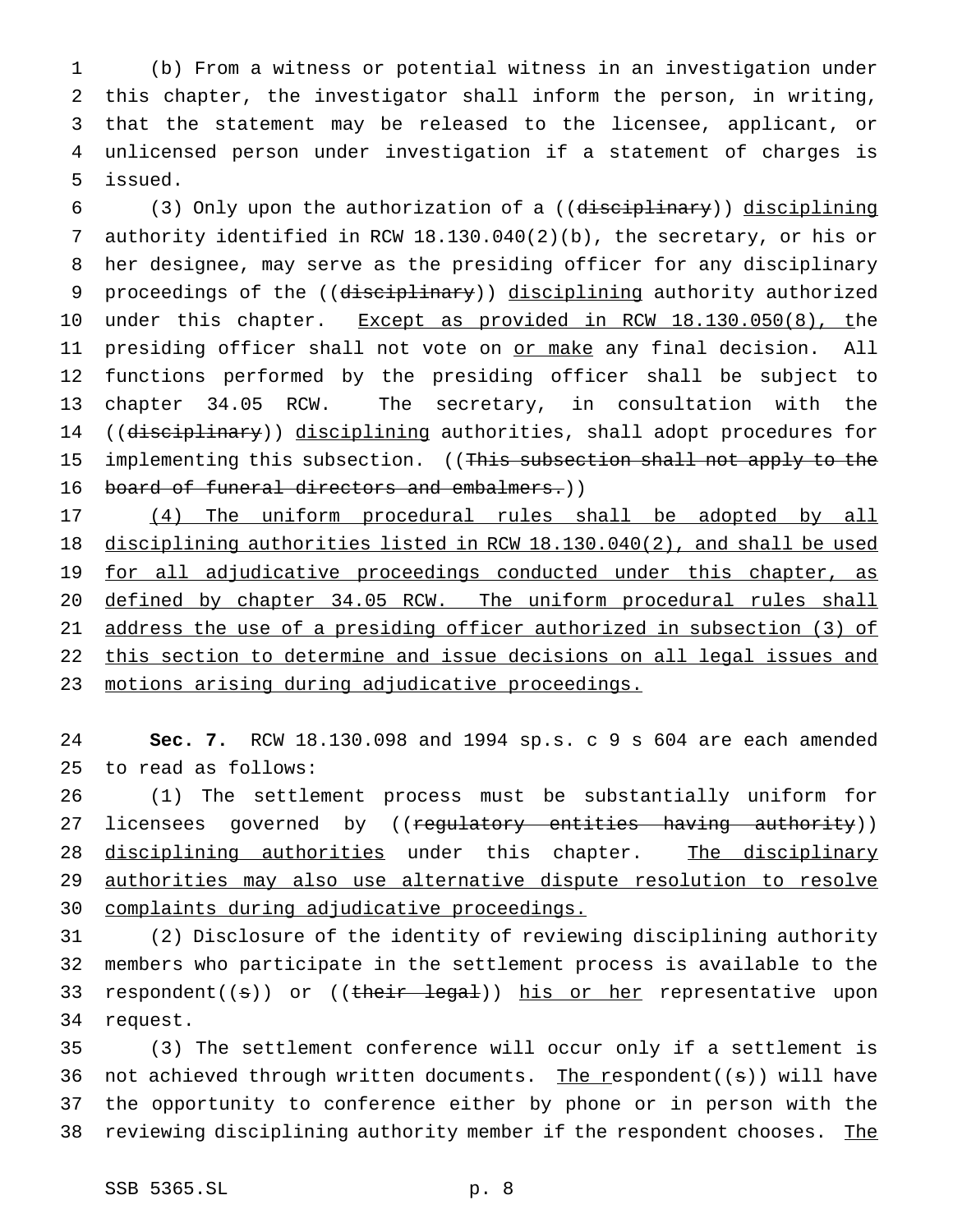1 respondent((s)) may also have ((their)) his or her attorney conference either by phone or in person with the reviewing disciplining authority member without the respondent being present personally.

 (4) If the respondent wants to meet in person with the reviewing disciplining authority member, he or she will travel to the reviewing ((disciplinary)) disciplining authority member and have such a 7 conference with ((the attorney general)) a department representative in attendance either by phone or in person.

 **Sec. 8.** RCW 18.130.170 and 1987 c 150 s 6 are each amended to read as follows:

 (1) If the disciplining authority believes a license holder or applicant may be unable to practice with reasonable skill and safety to consumers by reason of any mental or physical condition, a statement of charges in the name of the disciplining authority shall be served on the license holder or applicant and notice shall also be issued providing an opportunity for a hearing. The hearing shall be limited to the sole issue of the capacity of the license holder or applicant to practice with reasonable skill and safety. If the disciplining authority determines that the license holder or applicant is unable to practice with reasonable skill and safety for one of the reasons stated in this subsection, the disciplining authority shall impose such sanctions under RCW 18.130.160 as is deemed necessary to protect the public.

 (2) $(a)$  In investigating or adjudicating a complaint or report that a license holder or applicant may be unable to practice with reasonable skill or safety by reason of any mental or physical condition, the disciplining authority may require a license holder or applicant to submit to a mental or physical examination by one or more licensed or certified health professionals designated by the disciplining 30 authority. The license holder or applicant shall be provided written notice of the disciplining authority's intent to order a mental or physical examination, which notice shall include: (i) A statement of 33 the specific conduct, event, or circumstances justifying an examination; (ii) a summary of the evidence supporting the disciplining 35 authority's concern that the license holder or applicant may be unable to practice with reasonable skill and safety by reason of a mental or physical condition, and the grounds for believing such evidence to be 38 credible and reliable; (iii) a statement of the nature, purpose, scope,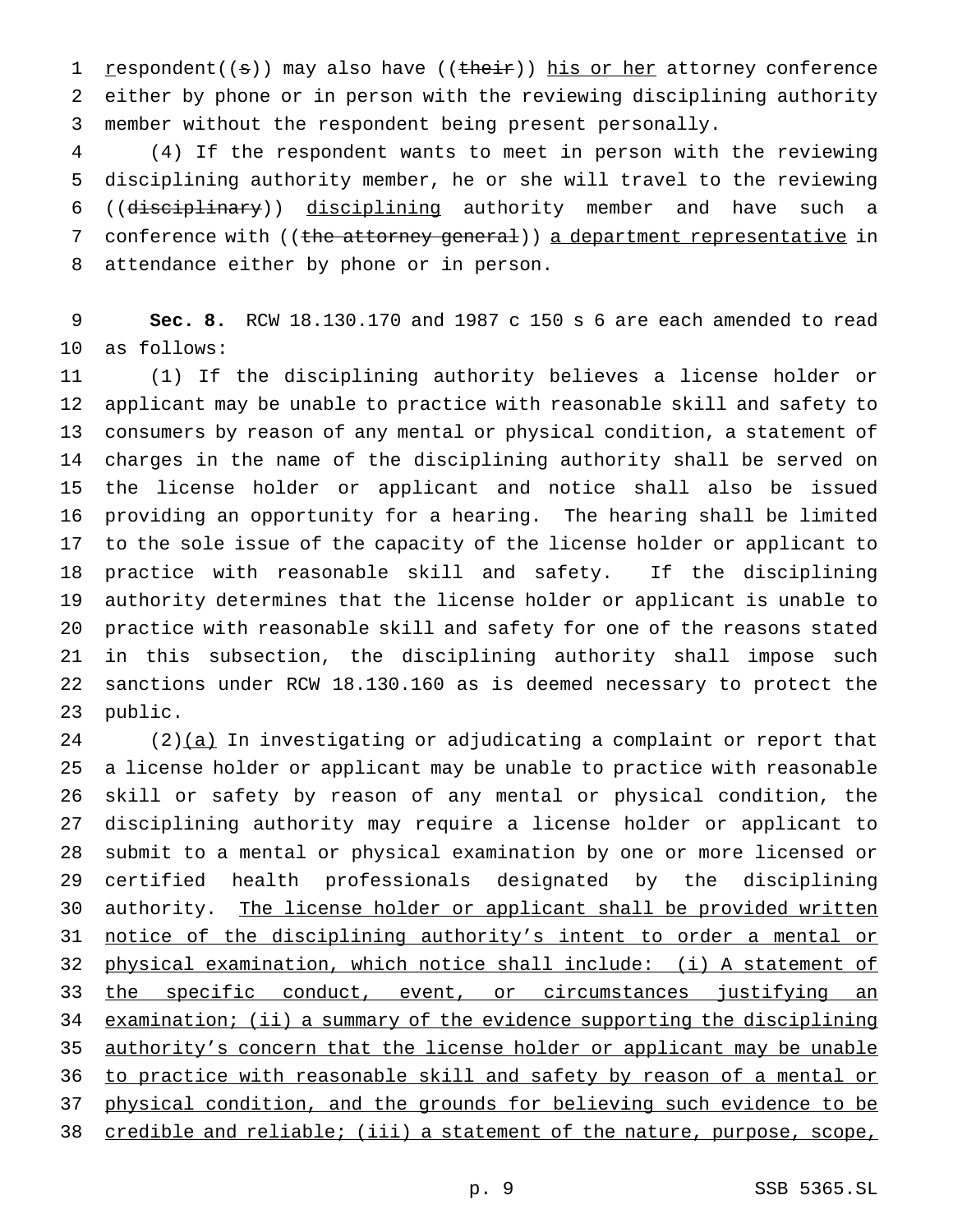1 and content of the intended examination; (iv) a statement that the license holder or applicant has the right to respond in writing within twenty days to challenge the disciplining authority's grounds for ordering an examination or to challenge the manner or form of the examination; and (v) a statement that if the license holder or applicant timely responds to the notice of intent, then the license holder or applicant will not be required to submit to the examination 8 while the response is under consideration.

 (b) Upon submission of a timely response to the notice of intent 10 to order a mental or physical examination, the license holder or 11 applicant shall have an opportunity to respond to or refute such an 12 order by submission of evidence or written argument or both. The evidence and written argument supporting and opposing the mental or physical examination shall be reviewed by either a panel of the disciplining authority members who have not been involved with the allegations against the license holder or applicant or a neutral decision maker approved by the disciplining authority. The reviewing panel of the disciplining authority or the approved neutral decision 19 maker may, in its discretion, ask for oral argument from the parties. The reviewing panel of the disciplining authority or the approved neutral decision maker shall prepare a written decision as to whether: There is reasonable cause to believe that the license holder or 23 applicant may be unable to practice with reasonable skill and safety by reason of a mental or physical condition, or the manner or form of the mental or physical examination is appropriate, or both.

26 (c) Upon receipt by the disciplining authority of the written decision, or upon the failure of the license holder or applicant to timely respond to the notice of intent, the disciplining authority may issue an order requiring the license holder or applicant to undergo a mental or physical examination. All such mental or physical examinations shall be narrowly tailored to address only the alleged mental or physical condition and the ability of the license holder or 33 applicant to practice with reasonable skill and safety. An order of 34 the disciplining authority requiring the license holder or applicant to undergo a mental or physical examination is not a final order for 36 purposes of appeal. The cost of the examinations ordered by the disciplining authority shall be paid out of the health professions account. In addition to any examinations ordered by the disciplining authority, the licensee may submit physical or mental examination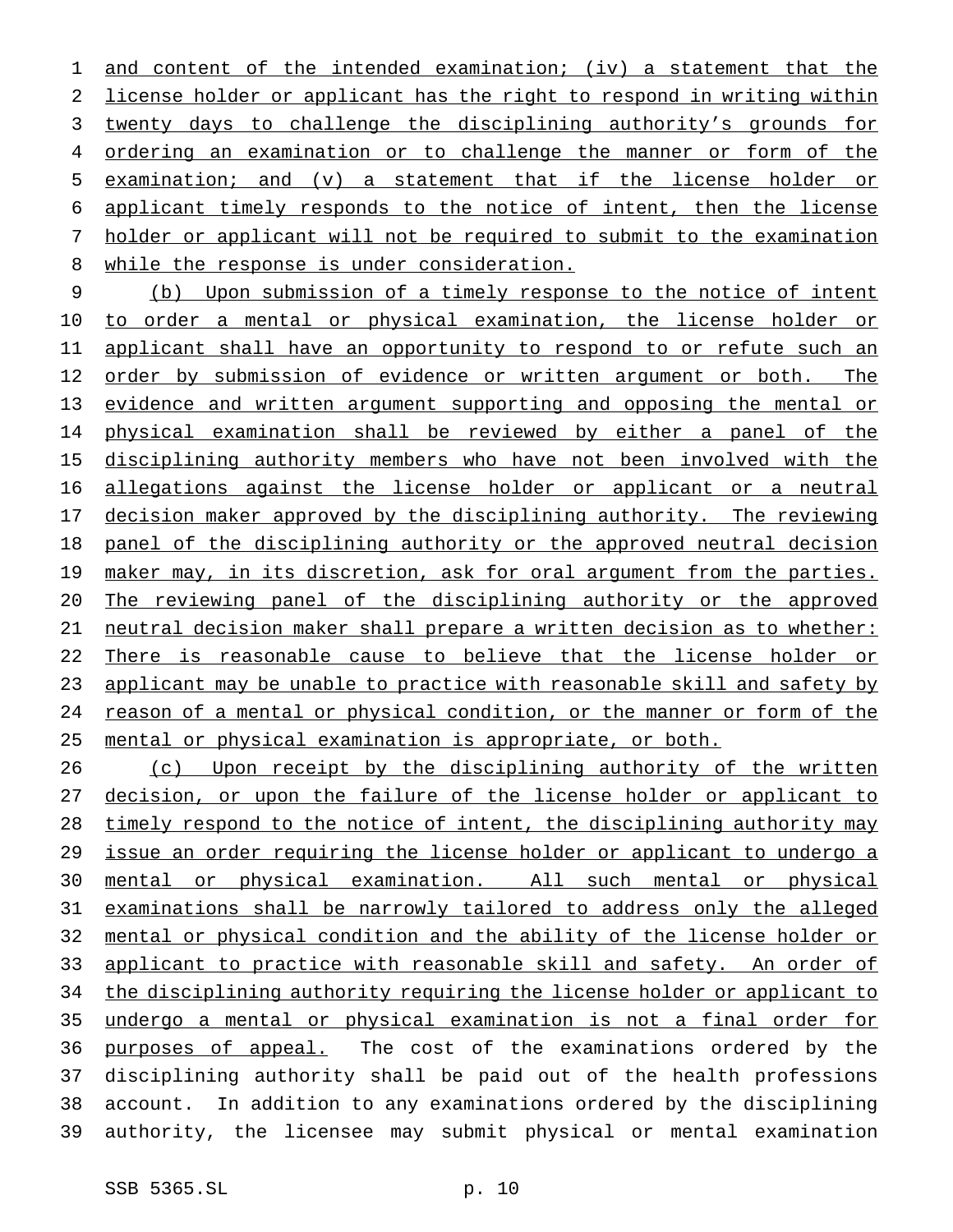reports from licensed or certified health professionals of the license 2 holder's or applicant's choosing and expense. ((Failure of a license holder or applicant to submit to examination when directed constitutes grounds for immediate suspension or denial of the license, consequent upon which a default and final order may be entered without the taking of testimony or presentations of evidence, unless the failure was due 7 to circumstances beyond the person's control.))

8 (d) If the disciplining authority finds that a license holder or 9 applicant has failed to submit to a properly ordered mental or physical 10 examination, then the disciplining authority may order appropriate 11 action or discipline under RCW 18.130.180(9), unless the failure was 12 due to circumstances beyond the person's control. However, no such 13 action or discipline may be imposed unless the license holder or 14 applicant has had the notice and opportunity to challenge the 15 disciplining authority's grounds for ordering the examination, to 16 challenge the manner and form, to assert any other defenses, and to 17 have such challenges or defenses considered by either a panel of the 18 disciplining authority members who have not been involved with the 19 allegations against the license holder or applicant or a neutral 20 decision maker approved by the disciplining authority, as previously 21 set forth in this section. Further, the action or discipline ordered 22 by the disciplining authority shall not be more severe than a 23 suspension of the license, certification, registration or application 24 until such time as the license holder or applicant complies with the 25 properly ordered mental or physical examination.

26 (e) Nothing in this section shall restrict the power of a 27 disciplining authority to act in an emergency under RCW 34.05.422(4), 28 34.05.479, and 18.130.050(7).

 $(f)$  A determination by a court of competent jurisdiction that a license holder or applicant is mentally incompetent or mentally ill is presumptive evidence of the license holder's or applicant's inability to practice with reasonable skill and safety. An individual affected under this section shall at reasonable intervals be afforded an 34 opportunity, at his or her expense, to demonstrate that the individual can resume competent practice with reasonable skill and safety to the consumer.

37 (3) For the purpose of subsection (2) of this section, an applicant 38 or license holder governed by this chapter, by making application, 39 practicing, or filing a license renewal, is deemed to have given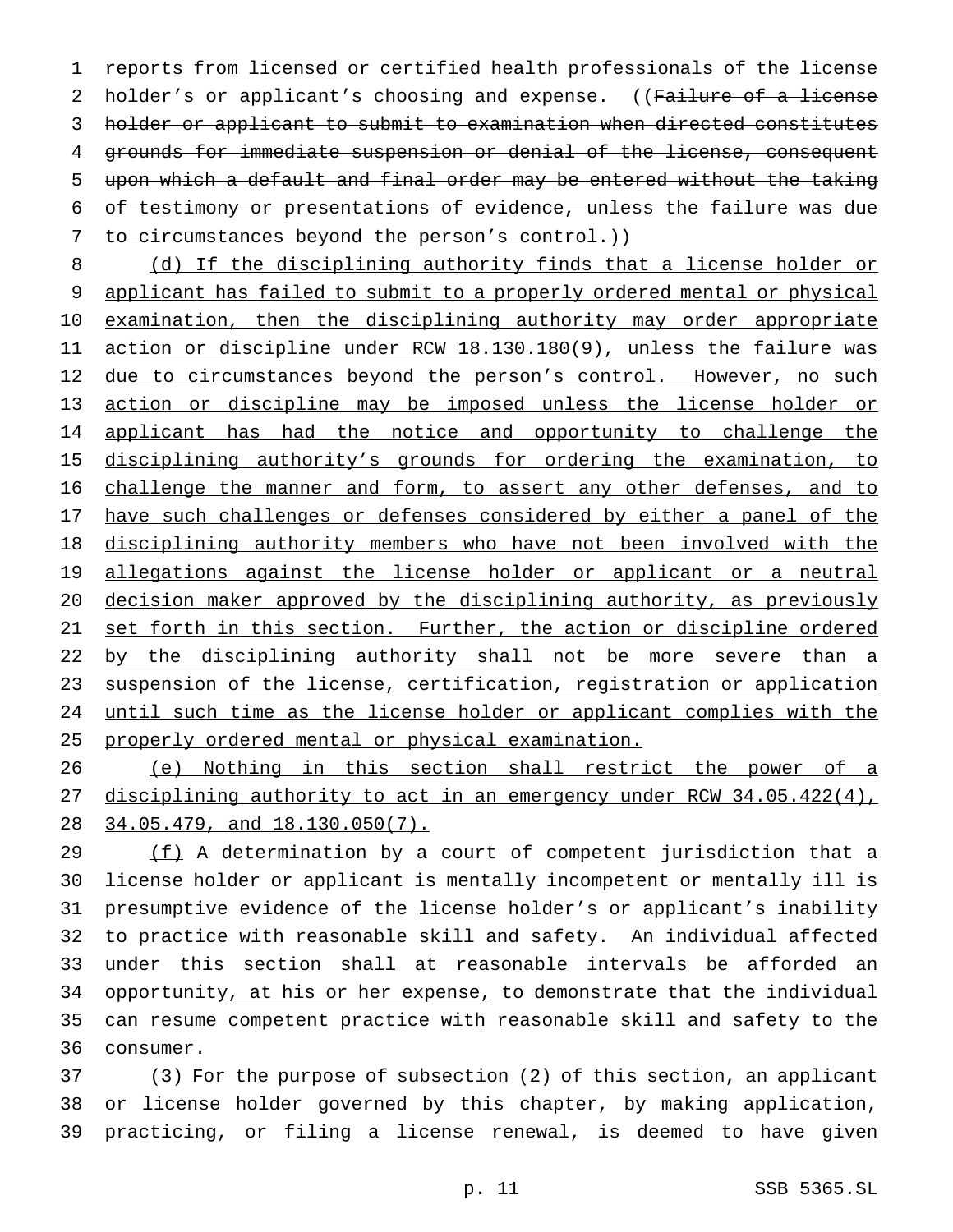consent to submit to a mental, physical, or psychological examination when directed in writing by the disciplining authority and further to have waived all objections to the admissibility or use of the examining health professional's testimony or examination reports by the disciplining authority on the ground that the testimony or reports constitute privileged communications.

 **Sec. 9.** RCW 18.130.180 and 1993 c 367 s 22 are each amended to read as follows:

 The following conduct, acts, or conditions constitute unprofessional conduct for any license holder or applicant under the jurisdiction of this chapter:

 (1) The commission of any act involving moral turpitude, dishonesty, or corruption relating to the practice of the person's profession, whether the act constitutes a crime or not. If the act constitutes a crime, conviction in a criminal proceeding is not a condition precedent to disciplinary action. Upon such a conviction, however, the judgment and sentence is conclusive evidence at the ensuing disciplinary hearing of the guilt of the license holder or applicant of the crime described in the indictment or information, and of the person's violation of the statute on which it is based. For the purposes of this section, conviction includes all instances in which a plea of guilty or nolo contendere is the basis for the conviction and all proceedings in which the sentence has been deferred or suspended. Nothing in this section abrogates rights guaranteed under chapter 9.96A RCW;

 (2) Misrepresentation or concealment of a material fact in obtaining a license or in reinstatement thereof;

(3) All advertising which is false, fraudulent, or misleading;

 (4) Incompetence, negligence, or malpractice which results in injury to a patient or which creates an unreasonable risk that a patient may be harmed. The use of a nontraditional treatment by itself shall not constitute unprofessional conduct, provided that it does not result in injury to a patient or create an unreasonable risk that a patient may be harmed;

 (5) Suspension, revocation, or restriction of the individual's 36 license to practice  $((the))$  any health care profession by competent authority in any state, federal, or foreign jurisdiction, a certified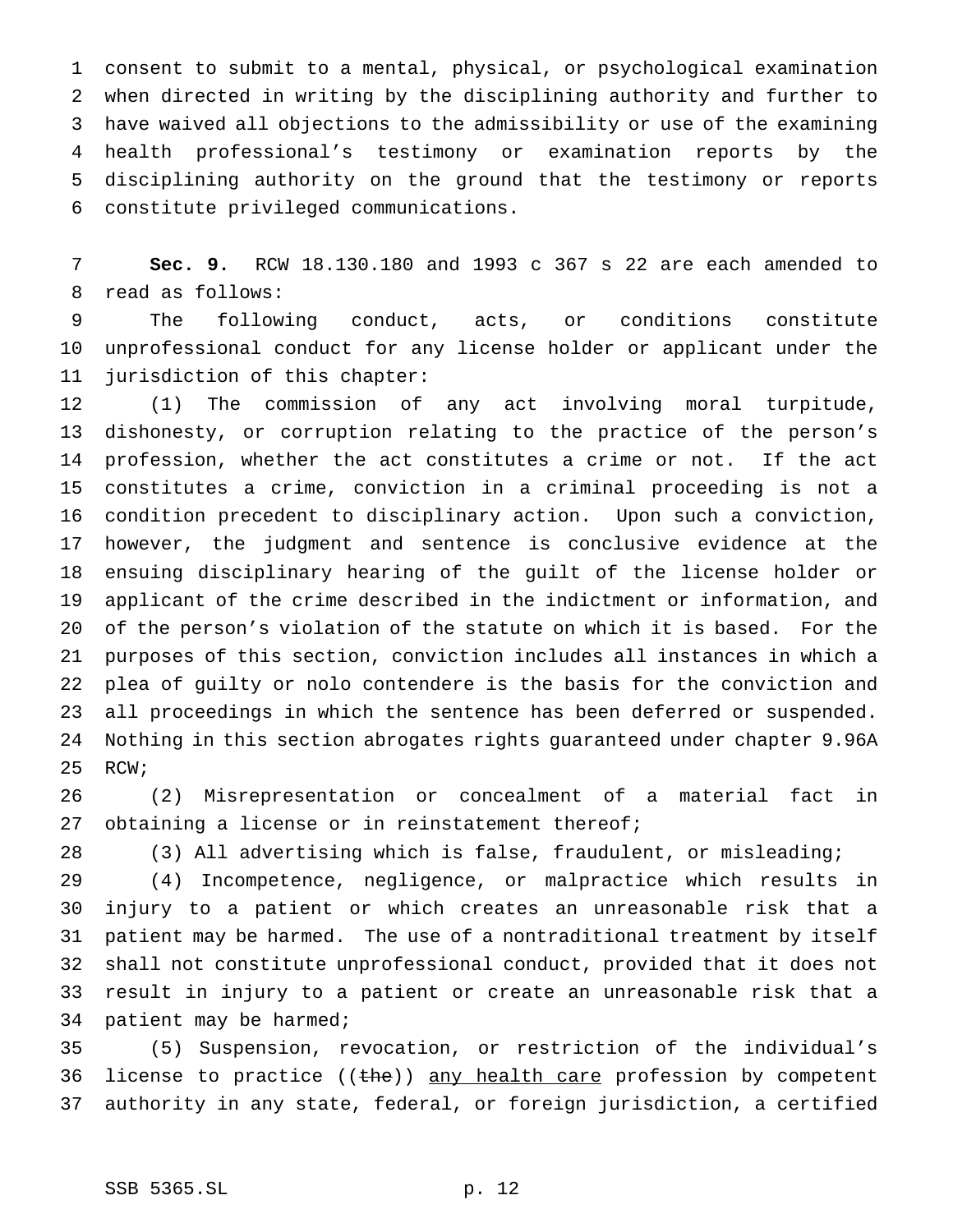copy of the order, stipulation, or agreement being conclusive evidence of the revocation, suspension, or restriction;

 (6) The possession, use, prescription for use, or distribution of controlled substances or legend drugs in any way other than for legitimate or therapeutic purposes, diversion of controlled substances or legend drugs, the violation of any drug law, or prescribing controlled substances for oneself;

 (7) Violation of any state or federal statute or administrative rule regulating the profession in question, including any statute or rule defining or establishing standards of patient care or professional conduct or practice;

(8) Failure to cooperate with the disciplining authority by:

(a) Not furnishing any papers or documents;

 (b) Not furnishing in writing a full and complete explanation covering the matter contained in the complaint filed with the 16 disciplining authority;  $((\theta \cdot \mathbf{r}))$ 

 (c) Not responding to subpoenas issued by the disciplining authority, whether or not the recipient of the subpoena is the accused 19 in the proceeding; or

 (d) Not providing reasonable and timely access for authorized representatives of the disciplining authority seeking to perform 22 practice reviews at facilities utilized by the license holder;

23 (9) Failure to comply with an order issued by the ((disciplinary)) 24 disciplining authority or a stipulation for informal disposition 25 entered into with the ((disciplinary)) disciplining authority;

 (10) Aiding or abetting an unlicensed person to practice when a license is required;

(11) Violations of rules established by any health agency;

 (12) Practice beyond the scope of practice as defined by law or rule;

 (13) Misrepresentation or fraud in any aspect of the conduct of the business or profession;

 (14) Failure to adequately supervise auxiliary staff to the extent that the consumer's health or safety is at risk;

 (15) Engaging in a profession involving contact with the public while suffering from a contagious or infectious disease involving serious risk to public health;

 (16) Promotion for personal gain of any unnecessary or inefficacious drug, device, treatment, procedure, or service;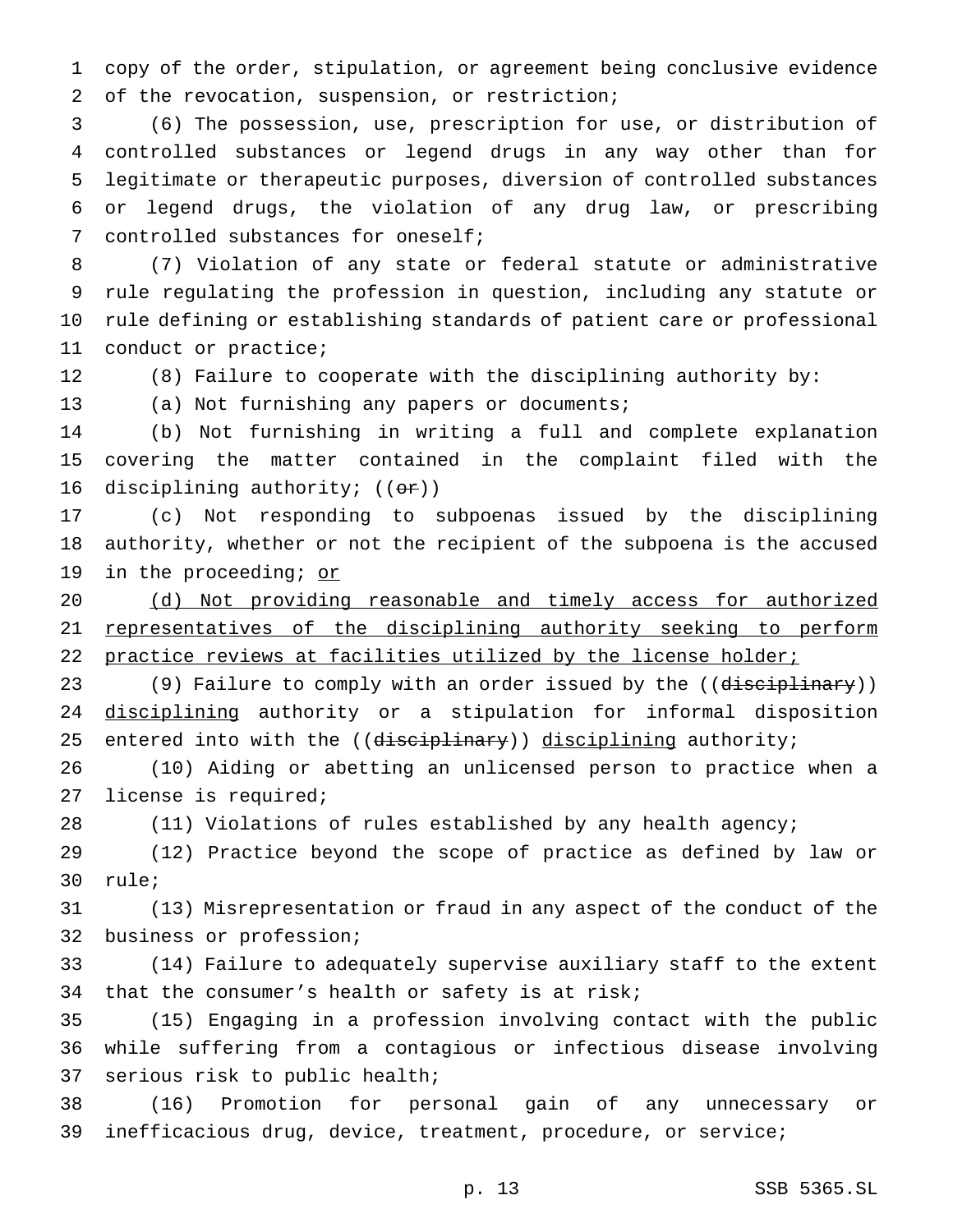(17) Conviction of any gross misdemeanor or felony relating to the practice of the person's profession. For the purposes of this subsection, conviction includes all instances in which a plea of guilty or nolo contendere is the basis for conviction and all proceedings in which the sentence has been deferred or suspended. Nothing in this section abrogates rights guaranteed under chapter 9.96A RCW;

 (18) The procuring, or aiding or abetting in procuring, a criminal abortion;

 (19) The offering, undertaking, or agreeing to cure or treat disease by a secret method, procedure, treatment, or medicine, or the treating, operating, or prescribing for any health condition by a method, means, or procedure which the licensee refuses to divulge upon demand of the disciplining authority;

 (20) The willful betrayal of a practitioner-patient privilege as recognized by law;

(21) Violation of chapter 19.68 RCW;

 (22) Interference with an investigation or disciplinary proceeding by willful misrepresentation of facts before the disciplining authority or its authorized representative, or by the use of threats or harassment against any patient or witness to prevent them from providing evidence in a disciplinary proceeding or any other legal 22 action, or by the use of financial inducements to any patient or 23 witness to prevent or attempt to prevent him or her from providing 24 evidence in a disciplinary proceeding;

(23) Current misuse of:

(a) Alcohol;

(b) Controlled substances; or

(c) Legend drugs;

 (24) Abuse of a client or patient or sexual contact with a client or patient;

 (25) Acceptance of more than a nominal gratuity, hospitality, or subsidy offered by a representative or vendor of medical or health- related products or services intended for patients, in contemplation of a sale or for use in research publishable in professional journals, where a conflict of interest is presented, as defined by rules of the disciplining authority, in consultation with the department, based on recognized professional ethical standards.